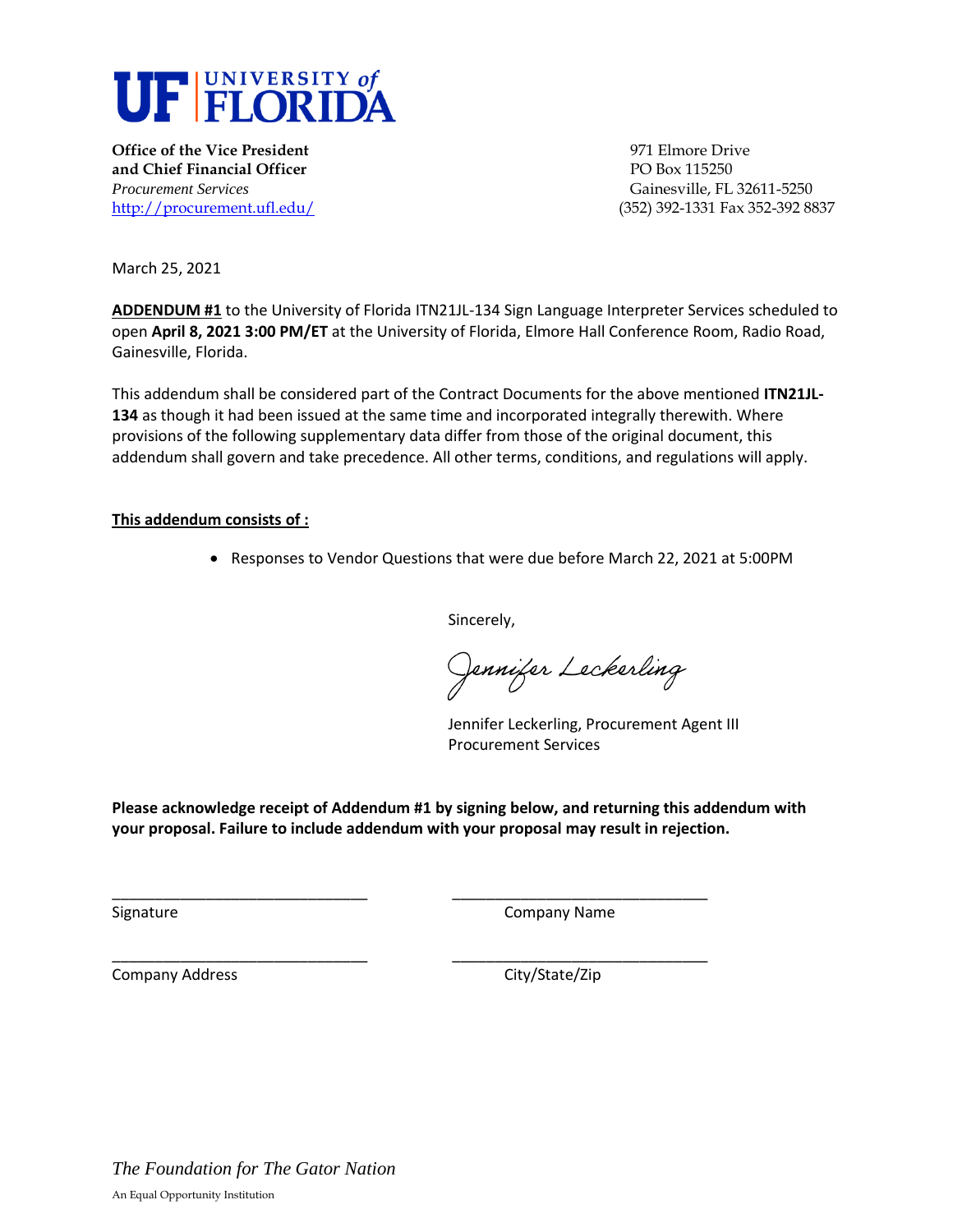Q1. Can companies outside the USA apply for this?

A1. This solicitation is open to any company to respond that can provided the services UF is requesting.

Q2. Can companies perform the tasks related to this RFP outside USA?

A2. Yes, for virtual assignments.

Q3. Is this ITN open to out of State Vendors? A3. Yes.

Q4. Do you give preference to company's location in the State of Florida?

A4. Florida preference is only given when UF is purchasing goods not services.

Q5. Is this bid open to individuals/single member LLC interpreters? (Interpreters who have incorporated themselves but do not have staff or roster for multiple interpreters?) A5. Yes.

Q6. Do Vendors need to come to UF for meetings?

A6. There are currently no scheduled on-site meetings for this ITN. Vendors that submit proposals with on-site service pricing will need to come to campus if scheduled by the Disability Resource Office (DRC).

Q7. Can proposals be submitted via email?

A7. No, UF will not accept proposals if emailed or faxed. Vendor proposals should be submitted per section 4.0 Proposal Response and Preparation Instructions.

Q8. Does UF plan to award to one vendor or multiple? A8. UF's goal for this solicitation is to award to a pool of qualified vendors. Please see section 1.1 Summary.

Q9. Is there a minimum/maximum number of vendors the agency is anticipating on awarding? A9. No.

Q10. If this bid is awarded to multiple vendors, how will the work be distributed amongst awarded vendors? Will there be a rotation system to assign work between different vendors? A10. When the DRC receives new requests for interpreting services, vendors will be contracted in alphabetic order and repeated once the list is processed through. The DRC reserves the right to select any vendor on the list based on a specific request, in which case the DRC would contract based on specific interpreting needs.

Q11. The solicitation anticipates multiple awards. Since splitting the work lessens the volume of work for winning vendors, thus not allowing vendors to offer volume pricing, will UF choose one primary vendor and two alternate vendors and allow each vendor to offer their most competitive rates if selected as primary, and alternate rates if selected as one of the alternate vendors?

A11. For new request, the DRC will contract with vendors on a rotating basis for those who are approved, and/or based on specific interpreting request needs.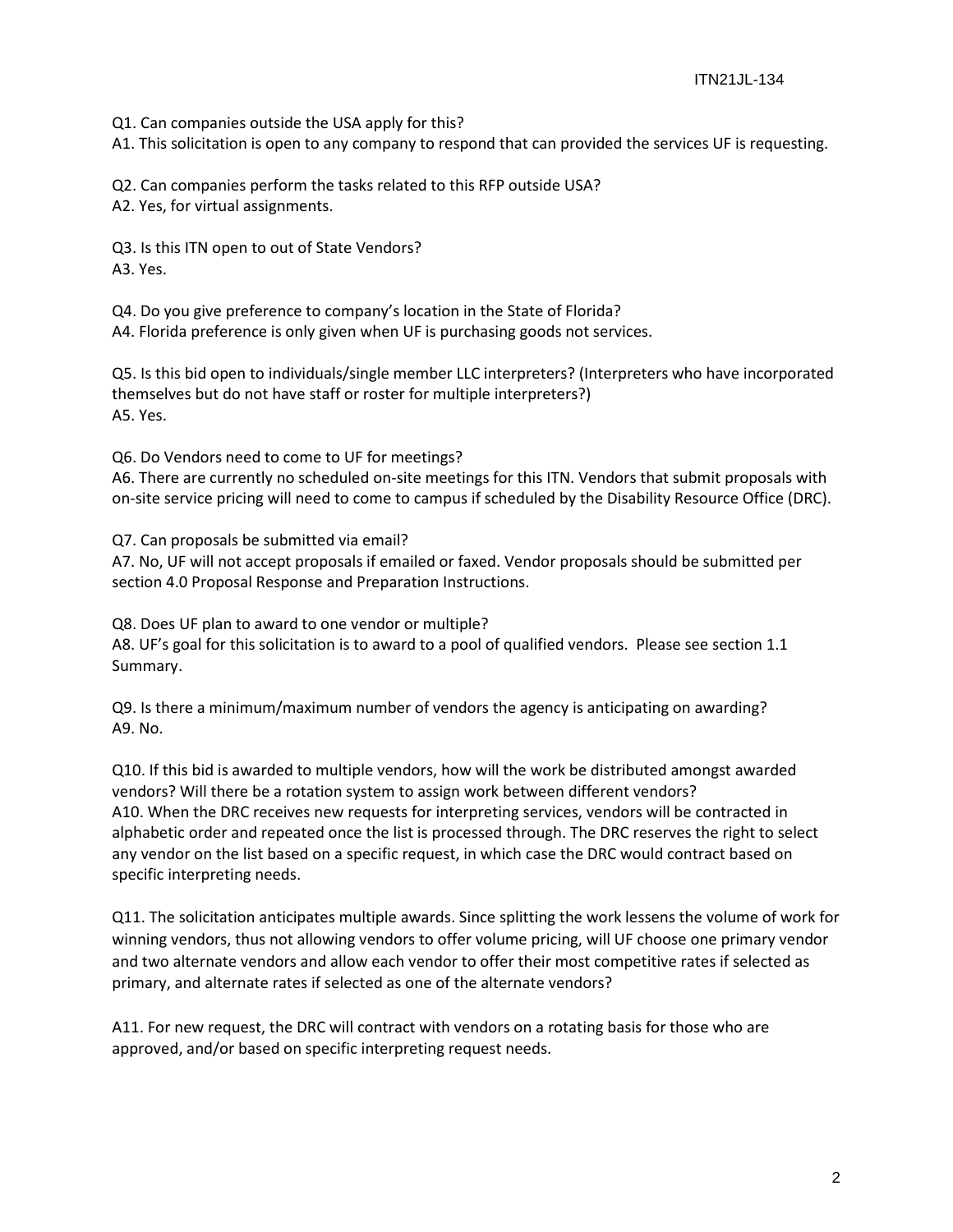Q12. If you have a primary and secondary vendor, do you plan on utilizing both in tandem, and only utilizing the secondary if the primary is unable to provide coverage? A12. For new request, interpreters will be contracted on a rotating basis and based on specific interpreting needs.

Q13. How many ASL interpreters does the University have on-staff? A13. UF does not currently have ASL interpreters on staff. UF is in the process of hiring up to 4 full time ASL Interpreter positions.

Q14. What does it mean that this Contract will augment full time UF staff? A14. UF is in the process of hiring up to 4 full time employees. UF's sign language interpreting service needs may increase outside the full-time positions and vendors that are awarded this contract will be scheduled on an as needed basis.

Q15. Must vendors bid on both remote and on-site services or may we bid on one or the other? A15. Vendors can bid on both or one or the other. Please include this information on Attachment A, Price Sheet in Tab 5 of the vendor response.

Q16. Can a vendor add content to their response in the pricing table in order to include all relevant terms, such as minimums? A16. Yes.

Q17. Is there an incumbent vendor to this contract and if so can you provide their name and rates? A17. UF has not had a contract for sign language interpreting services. Various providers have been used on an as needed basis. Hourly rates range from \$70-\$85 per hour.

Q18. What volume of interpreting was done over the course of the previous contract? A18. There is not a previous contract.

Q19. How long has the incumbent vendor work with UF? A19. There is not an incumbent vendor.

Q20. Is UF aware if the incumbent is going to re-compete? A20. There is not an incumbent vendor, but the solicitation is open for any qualified vendor to respond.

Q21. What is the contract number for the current incumbent(s)? A21. There is not a current contract.

Q22. Can you please provide the total number of agency/vendors that actually received assignments under the previous contract for these types of services? A22. There is not a previous or current contract.

Q23. How much is UF currently paying for onsite and remote ASL interpreting services? A23. UF currently pays \$70-\$85 per hour for onsite and remote ASL interpreting services.

Q24. The ITN mentions a "no-show" charge. How much is this charge? A24. A no show charge would be incurred if the student did not attend class or if the faculty canceled class with short notice. If the class is being facilitated with the faculty present, the interpreter should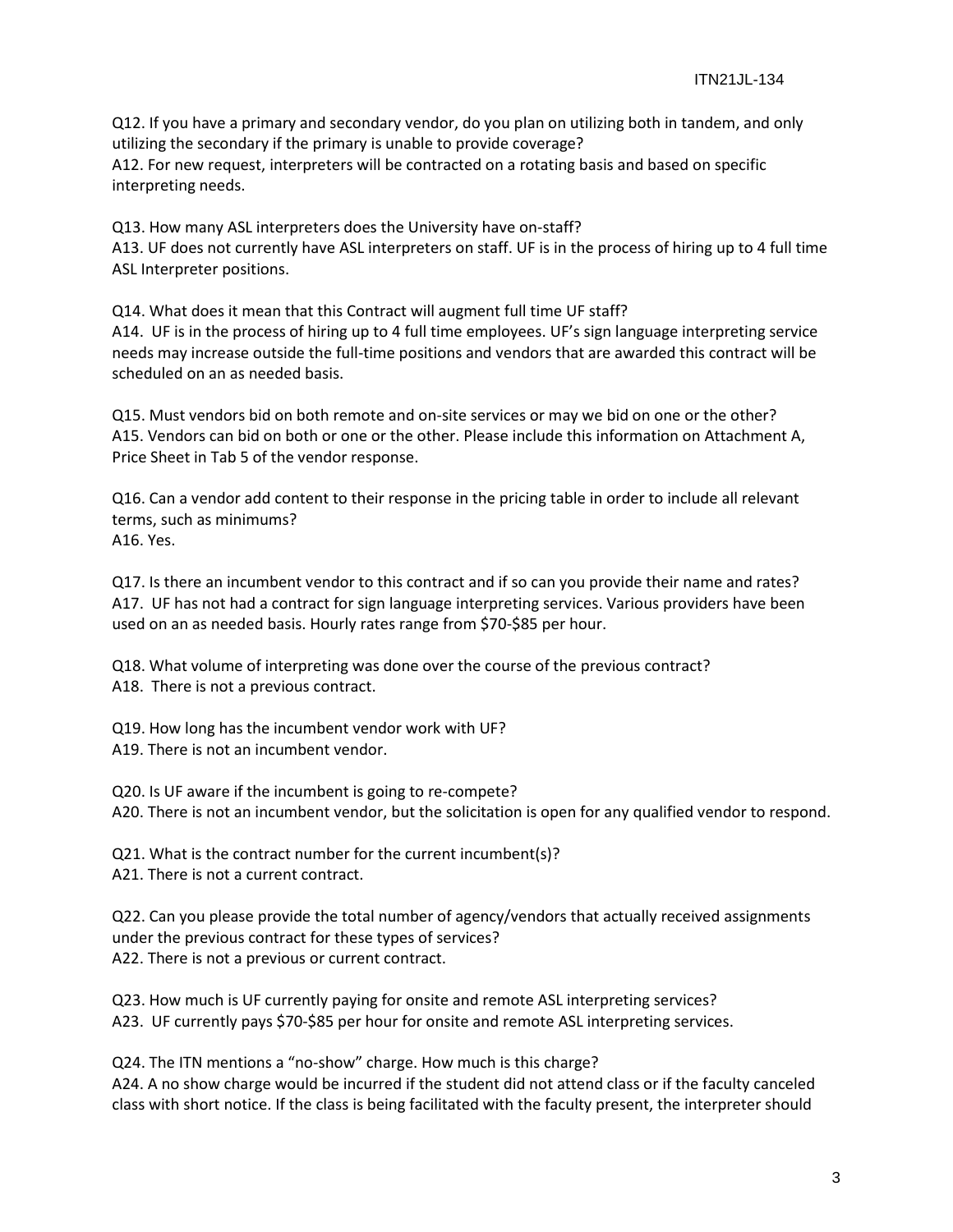stay (or wait in an online setting) for 30 minutes before declaring the request a no show. The "no show" charge would be the cost of the request submitted by the DRC.

Q25. Is there any estimate or set volume for this requirement? A25. The DRC requests interpreting services contingent on students who need interpreting services; therefore, volume will fluctuate depending on current enrollment metrics.

Q26. What is the current budget for this contract?

A26. The DRC budget for interpreting services is upon accommodation needs.

Q27. How many students are anticipated to need services?

A27. Currently UF anticipates 2-3 students will need interpreting services.

Q28. What is the estimated volume of request for onsite interpreting in the coming year? A28. UF anticipates an increase in onsite interpreting services in the coming year due to returning to more in-person classes and events.

Q29. What is the estimated volume for Video Remote Interpreting (VRI) in the coming year? A29. VRI is only utilized if the class or event is facilitated online. At this time, we are unable to make an estimate into that specific need.

Q30. What is the average length of interpreting request? A30. Class sessions are typically 1-3 hours per session. Events are typically 1-2 hours.

Q31. As I read it, the penalty for failing to provide an interpreter triggers if the vendor notifies the University within less than 3 business of the assignment? If not, could you clarify this matter? What is the no show charge the UF will assess?

A31. In the event the vendor is unable to secure an alternate certified interpreter within 3 business days of the assignment, the interpreting agency would be assessed the total fees UF incurs for rush scheduling an interpreter.

Q32. Why is UF considering changing vendors? A32. UF is not changing vendors. There is not a current contract in place.

Q33. What is UF looking to improve in language access services moving forward? A33. UF would like to streamline its interpreter contracting procedures while providing other UF entities a list of vendors that the DRC utilizes so that they can coordinate interpreting services for their events.

Q34. What are the challenges you would like this new pool of interpreters to address? A34. UF would like the new pool of interpreters to allow for the DRC a diverse group of agencies to provide interpreting services for our students and to provide campus partners and colleges a list of vendors to contract with if they should need an interpreter.

Q35. What is the University's previous experience using VRI?

A35. Currently Video Remote Interpreting is provided on an as needed basis on the platform that is determined by the event host (Zoom, Microsoft Teams, etc.).

Q36. Does the University intend to use a vendor platform for VRI?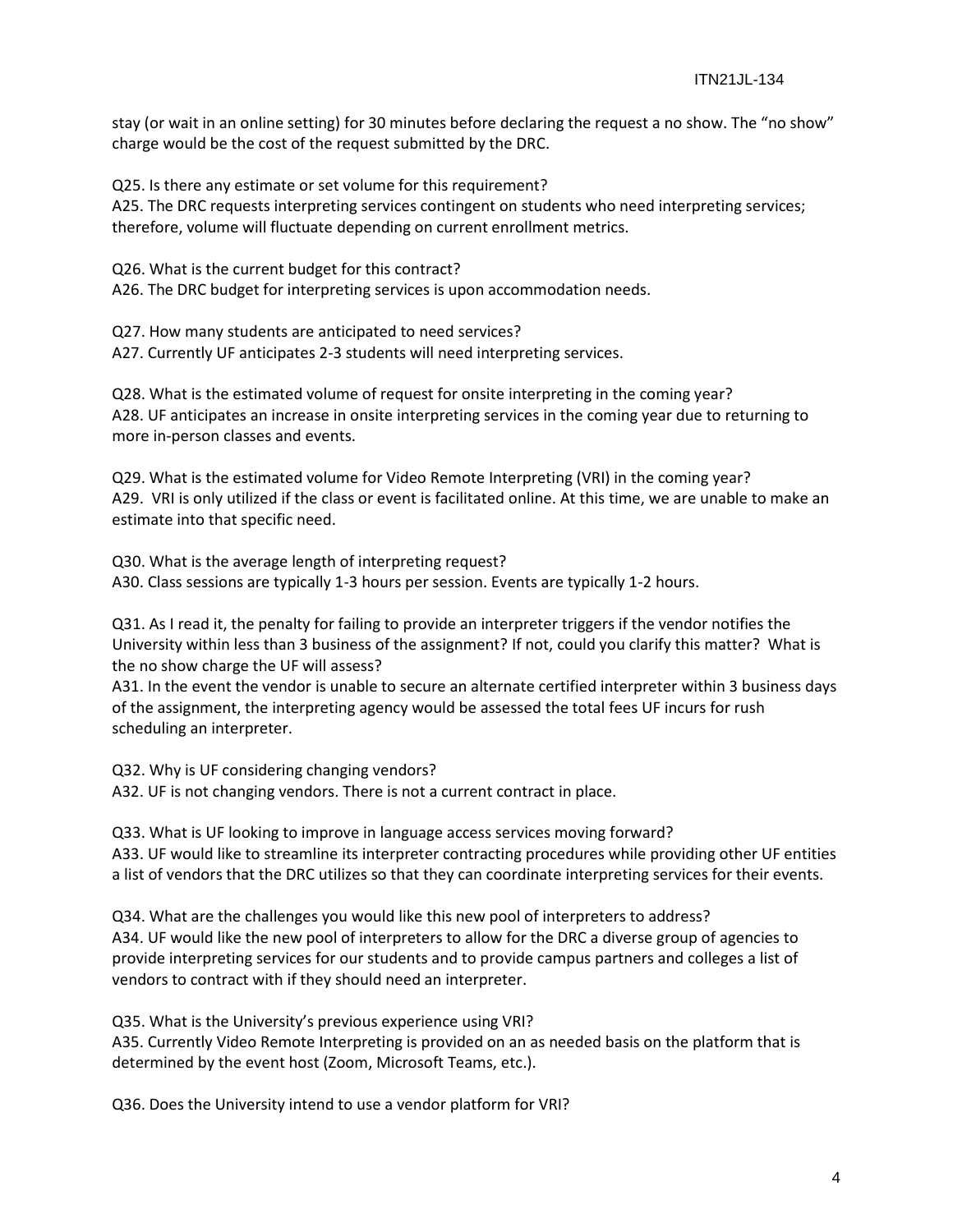A36. UF would like to utilize the video conferencing platform (Zoom or TEAMS) that our students are currently utilizing to access their classes.

Q37. What equipment does the University currently use or plan to use for VRI (Chromebooks, MacBooks, iPads, etc.)?

A37. The students utilize their own personal equipment for remote interpreting services, which could be laptops (Windows and/or Macs), iPads/tablets, etc.

Q38. Does the University currently utilize an online platform/portal for interpreter requests and scheduling? If so, is the University paying an additional monthly fee outside of the interpreting rates? A38. Students submit requests for interpreters through a form on the DRC website. DRC will continue to utilize this process. Once the DRC receives the request, they will utilize the request procedures outlined by the contracting agency.

Q39. Will on-site interpreters be required to purchase a parking pass? What are the parking fees, if any? A39. The Disability Resource Center will provide Vendors with an Official UF Parking Pass during the scheduled service time. Please see section 1.2 Scope of Work.

Q40. Attachment A asks "Are you registered as a small diverse business?" Can out-of- state MWBE certifications be accepted for this? A40. Yes.

Q41. Attachment A lists a "Late Cancellation Charge" and "Rush Scheduling Fee." What does the University consider to be a "Late Cancellation Charge" and "Rush Scheduling"? A41. A late cancellation charge would be a fee that the University would pay due to canceling within 48 hours from the request date and time. The cancelation fee would be equivalent to a "no show" charge. A "Rush Scheduling" fee would be if the agency charges a fee for a request made within 24 hours of the date/time of the request.

Q42. Attachment A lists a "no show charge." Does this apply to student no-show, professor no-show or both? How long are interpreters to wait for a student/ professor before declaring a no-show? A42. A no show charge would be incurred if the student did not attend class or if the faculty canceled class with short notice. If the class is being facilitated with the faculty present, the interpreter should stay (or wait in an online setting) for 30 minutes before declaring the request a no show.

Q43. If a student is a no-show, we will typically have the interpreter wait up to 30 minutes before releasing them and then bill for the entire time requested. Would UF honor that policy? A43. Yes, this is the current policy.

Q44. What is the current compensation that UF approved under the previous contract for cancellations less than 24 and 48 hours?

A44. UF has paid the entire amount of the request that was canceled with less than 48 hours noticed.

Q45. Under the current contract, when an interpreter is scheduled for an entire day but he/she is not used at any of the locations within the campus, is the interpreter compensated for the entire time he/she was reserved?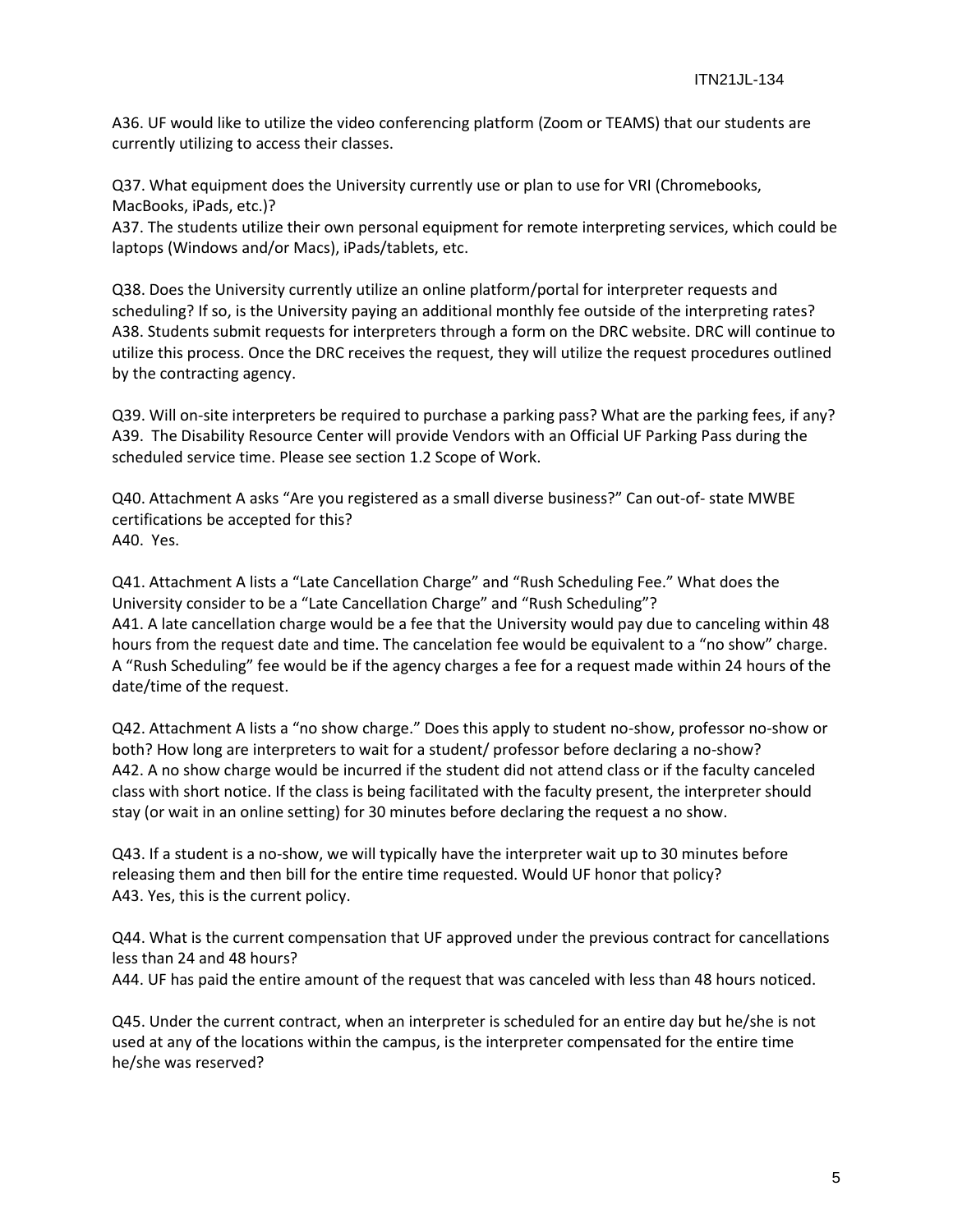A45. The interpreting agency can charge the "break" period between two class sessions as preparation time but should not add additional time for preparation for those specific classes. UF does not pay for break times that are not being utilized to facilitate interpreting services or to prepare for the next class.

Q46. It is industry standard for ASL interpreters to be secured on a 2 hour minimum for each assignment. I do not see any mention of this in the ITN, would UF consider adding it? A46. Yes, The Disability Resource Center will add a 2 hour minimum for each assignment as this is the policy that is currently followed.

Q47. It is industry standard that assignments longer than 1.5 hours of non-stop ASL discourse require a team of interpreters. I do not see this in the ITN, would UF consider adding it? A47. Yes, The Disability Resource Center will add that assignments longer than 1.5 hours of non-stop ASL discourse will require two interpreters to team interpret for the assignment. The DRC considers the nature of the assignment and length of the assignment to determine the number of interpreters that meet the access needs of the request.

Q48. What is the average length of an interpreting assignment? A48. Class sessions are typically 1-3 hours per session. Events are typically 1-2 hours.

Q49. What are some of the issues with the current vendors in providing coverage? A49. UF cannot identify issues. There is not a current contract in place.

Q50. How soon does the Disabilities Resource Center send out schedules prior to the semester so that vendors can begin scheduling interpreters for the upcoming semester?

A50. Students are encouraged to request interpreting services upon registering for their courses. Depending on when the DRC receives the request is when they can request interpreting services. The goal is for semester long interpreter requests to be submitted 2-4 weeks prior to the start of the semester.

Q51. Will the DRC provide literature on the specific courses deaf/hard of hearing students are enrolled in?

A51. The DRC will provide materials for the interpreters to review based on the information provided from faculty and the student, which could include syllabi, texts, articles, etc.

Q52. What are the policies and procedures in the event both the student and interpreter have arrived, but the professor is either late or does not show up to class?

A52. If the student is aware that the faculty is running late via class announcement and/or email, then the student and interpreter should wait for the faculty to arrive. If the faculty has not arrived (in-person or online) for 30 minutes, then the student and interpreter can leave and label this request a no-show.

Q53. What are the policies and procedures in the event a student drops or withdraws a course at any time before or during the semester?

A53. The interpreting agency would be notified immediately. If a class session was within 48 hours of the cancelation, UF could incur those costs. For requests outside of 48 hours, just like all other requests, UF would not incur a late cancelation fee.

Q54. Are there satellite campuses included in this contract? If so, at what locations?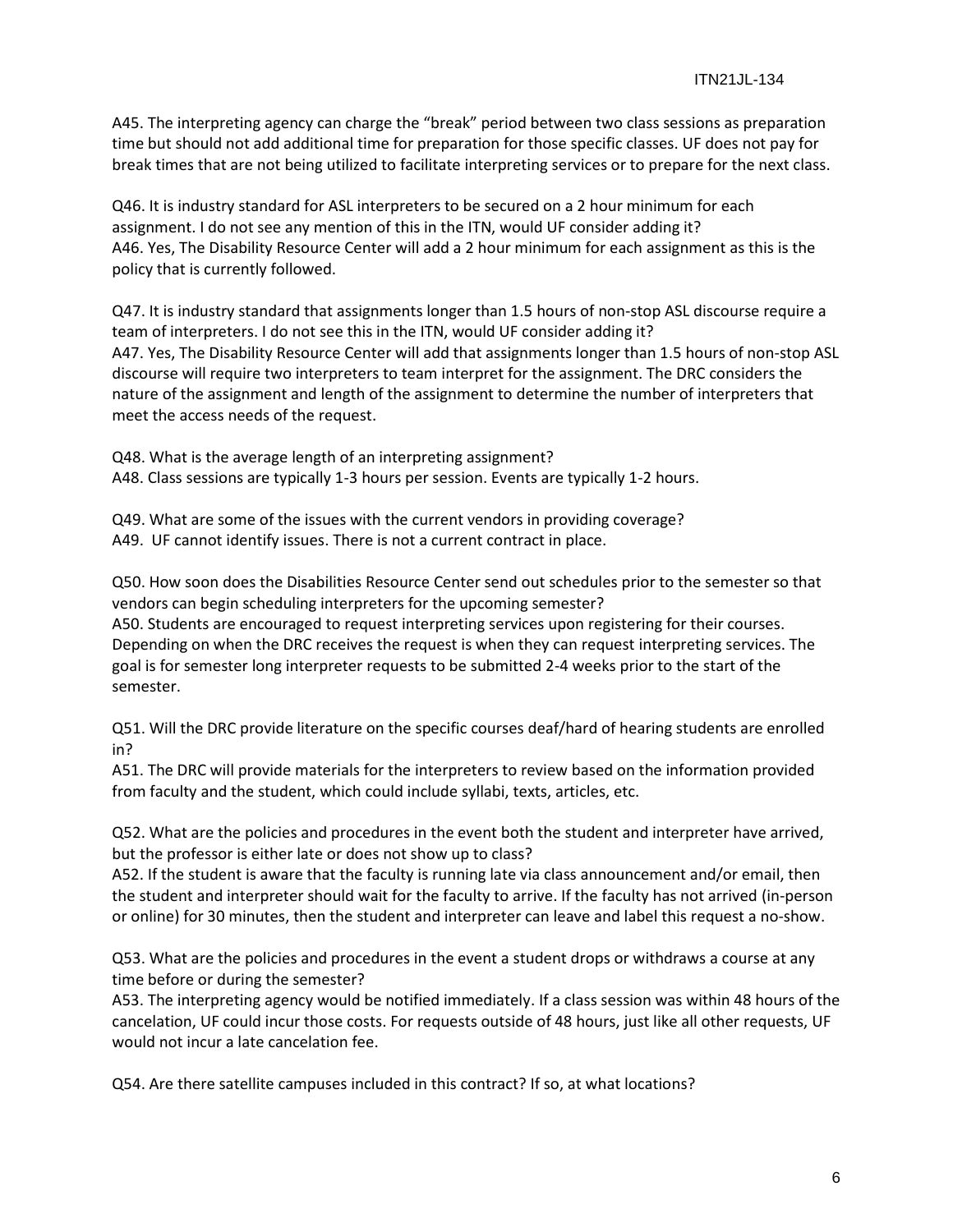A54. At this time interpreting services have not been needed for UF's sites outside of Gainesville, FL but should a request be made, an awarded vendor may be asked to cover those locations. A listing of locations can be found here: Find Your Local Office - [UF/IFAS Extension \(ufl.edu\)](https://sfyl.ifas.ufl.edu/find-your-local-office/)

Q55. Is invoicing monthly, bi-monthly or other?

A55. UF would prefer bi-monthly, meaning every other week depending on how often the agency is working with UF students. Otherwise, monthly is the standard.

Q56. Does UF require specialty ASL interpreting services for Trilingual, Tactile, CDI or any other interpreting type? If so, can you provide any data from 2019/2020? A56. UF has not required Trilingual, Tactile, CDI or another interpreting type in 2019-2020.

Q57. UF request that vendors must be able to provide certified interpreters for all request on page 5 of the ITN document. If a certified interpreter is not available, can a highly qualified interpreter be used instead?

A57. UF requires certified interpreters.

Q58. On page 6, under Coverage and Participation it says" The University reserves the right to add and/or delete elements, or to change any element of the coverage and participation at any time without prior notification and without any liability of any kind or amount." Can you provide an example of the "elements" that you are referring to? Did you have to do something like this under the previous contract? Please explain

A58. This allows UF the flexibility to change the services during the term of the contract if needed. An example of an element was the use of virtual interpretation services during COVID-19.

Q59. **Section 1.4, Coverage and Participation**, page 6, it states "The University reserves the right to add and/or delete elements, or to change any element of the coverage and participation at any time without prior notification and without any liability of any kind or amount." Because interpreters make commitments to clients and then decline other work, and it is extremely difficult to find replacement work at the last minute, the industry standard is any cancellation with less than 2 full business days' notice is billed for the full, originally assigned time. Will UF agree with industry standards and change the wording from "without prior notification" to *"with a two (2) business days' notice."*

A59. Please include any requirements in Tab 6 of your proposal.

Q60. On Page 9, Schedule of Events, do you have a date yet for the proposal evaluation? Is this going to be open to the public? In case that the bid opening date is moved. Is the evaluation going to be the next day?

A60. Proposal evaluations have not been scheduled but will begin after the ITN opening and conducted in accordance with Florida Statue 286.0113.

Q61. On page 10, Proposal Response and Preparation Instructions it says "The University will allow interested parties to attend such opening for purposes of identifying which vendors have responded." Will vendors have an option to participate telephonically? Do we need to let you know in advance if we are interested in assisting in-person?

A61. The ITN opening scheduled for April 8, 2021 at 3:00PM ET will be a public opening held remotely on Zoom. A link to the Zoom meeting will be posted on the Schedule of Bids page of the Procurement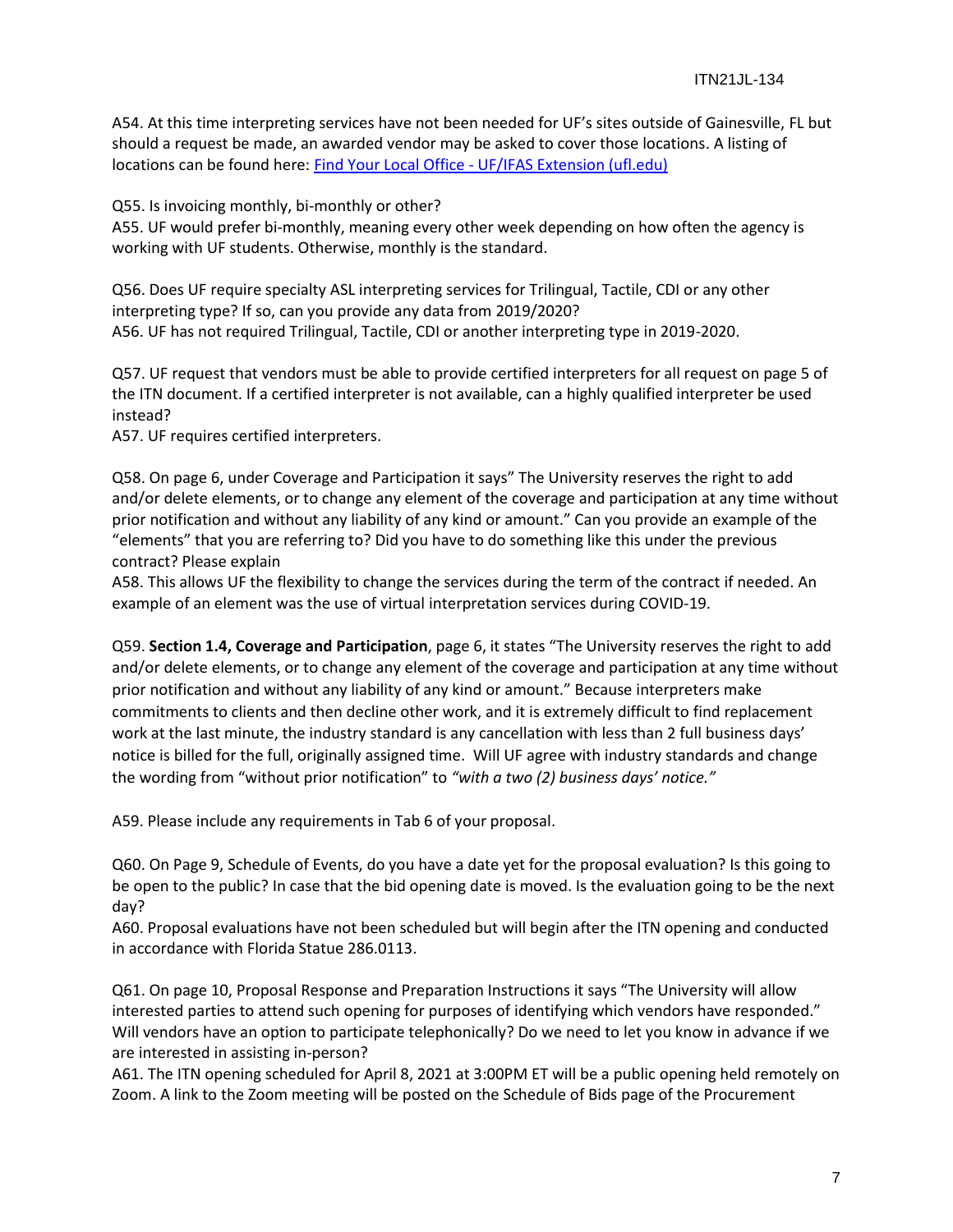website at: [https://procurement.ufl.edu/vendors/schedule-of-bids/.](https://procurement.ufl.edu/vendors/schedule-of-bids/) Vendors do not need to notify Procurement in advance if attending.

Q62. For vendor proposals, is it ok to send them on a binder, a spiral bound carpet or are loose pages acceptable? Please clarify UF's preference

A62. UF does not have a preference of how the proposals are held together. Please see section 4.1 Proposal Format Organization.

Q63. Due to COVID-19 many clients have moved to remote interpretation. Does UF expect the existing remote interpreting assignments to go back to in-person?

A63. UF anticipates that there will be more in-person interpreting services in the future.

Q64. Is it anticipated that UF's Interpreting needs will grow, shrink, or stay the same in the upcoming year?

A64. The need for interpreters is contingent on current enrollment of students who need to utilize interpreting services; therefore, a projection cannot be accurately made at this point.

Q65. Does UF have any deaf employees that require services? How often? A65. The DRC does not have this information, as employee accommodations would be managed through Human Resources and the ADA Office.

Q66. Do you have any Deaf-Blind needs that need to be covered by Tactile Interpreter? If so, please provide the details on that?

A66. No, UF currently does have any Deaf-Blind needs that are covered by a tactile interpreter.

Q67. Can the vendor bill for the time that was originally requested as we guaranteed those hours to the interpreter when the assignment was confirmed? The cancellation terms will help us to retain our interpreters since that is a consideration for them at the time of signing up with an agency. A67. The DRC will follow the 48 hour late cancelation policy. If a cancelation is made outside of 48 hours then the DRC would not incur the cost, however, cancelations made within 48 hours the DRC would incur the cost of the request.

Q68. What is the fulfillment expectation for assignments requested less than 24 hours notice? A68. UF would expect a response for a request made with less than 24 hours notice to be given within 4 hours, so that if the agency is unable to fulfil the request another agency could be contacted.

Q69. Historically, what has been UF's biggest challenge in covering assignments? A69. The biggest challenge that UF has with covering assignments is an interpreter shortage in the local area and finding interpreters that meet the certification requirements with the background in content area that is needed.

Q70. Can UF provide historical usage, broken down by on site and VRI services for 2019 and/or 2020? A70. UF did not utilize video remote interpreting prior to 2020 and COVID-19

Q71. What was the volume of the VRI services over the course of the previous contract? Specially during the COVID-19 crisis?

A71. When UF moved to an online learning environment in 2020 due to COVID-19, then all interpreting services were facilitated in an online manner.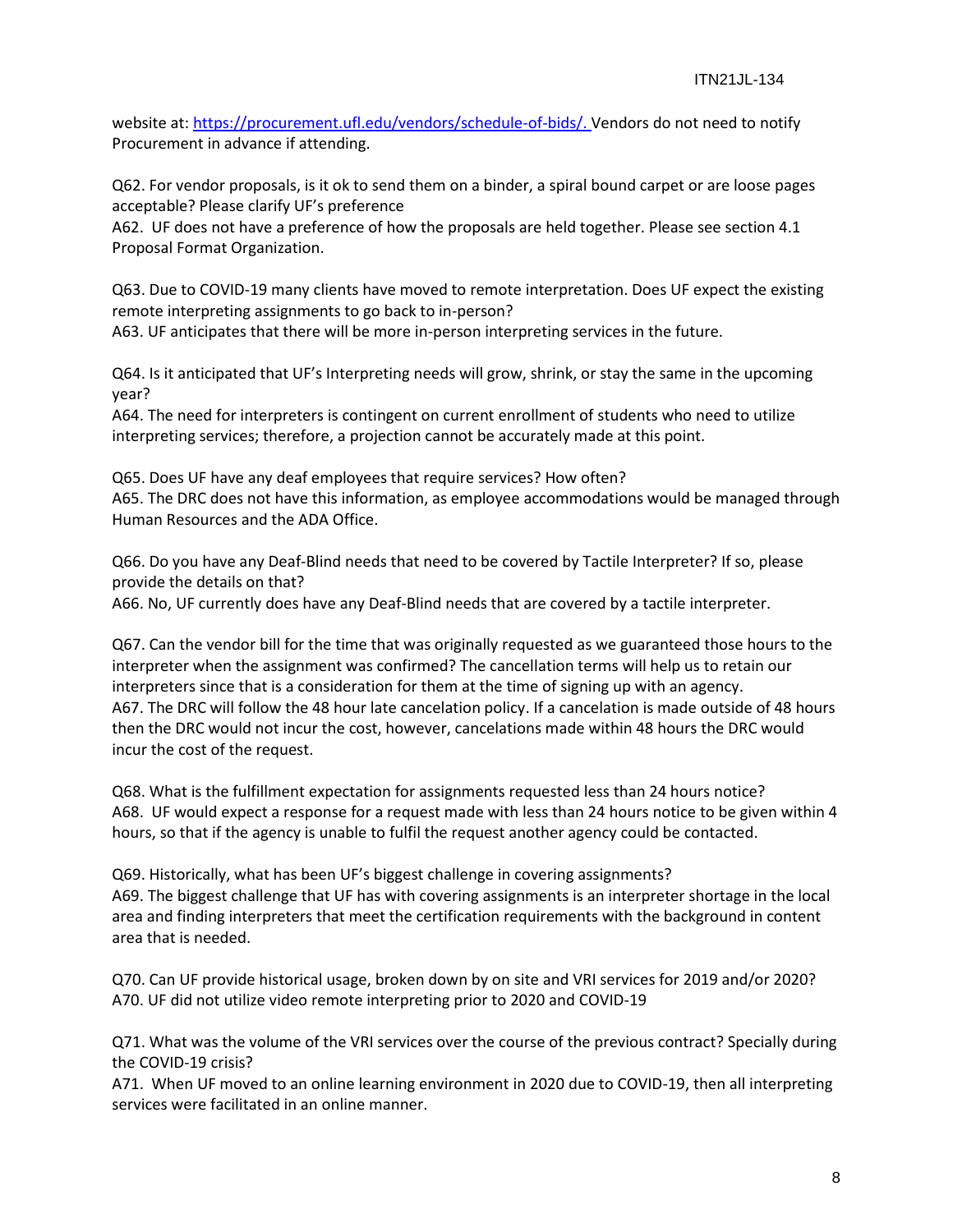Q72. Before COVID-19, how many hours of VRI services were requested in 2018? A72.Zero

Q73. What was the monthly average amount of ASL interpretation services requested in hours for 2019? A73. The following are estimates: Fall 2019 – 75-80 hours per month; Spring 2020 – 25-30 hours per month.

Q74. How many assignments were ongoing and how many were emergency request in 2019/2020? A74. The DRC does not track how many requests are ongoing versus emergency. Typical requests are for courses that are made prior to the start of the semester. Other requests are for events that are typically made 1-2 weeks prior to the date of the event.

Q75. How many late cancellations were made by the University in 2019 and/or 2020? A75. The DRC does not track how many late cancellations are made during a year.

Q76. How many rush schedules were made in 2019 and/or 2020?

A76. The DRC does not track how many rush schedules were made during a year.

Q77. What percentage of UF's interpreting assignments are for last minute needs (less than 2 full business days' notice)?

A77. The DRC does not track how many assignments were made within 2 full business days' notice.

Q78. How many requests were made for after hours in 2019 and/or 2020? A78. The following are approximate requests made for after hours: Fall 2019: 10, Spring 2020: 3, Fall 2020: 3.

## Q79. In 2019/2020 did UF use CDI interpreters?

A79. Yes, it is the agencies responsibility to assign interpreters with appropriate certifications and keep the certification information of their staff. The DRC requires that only certified interpreters be assigned for requests. See Tab 2 in section 4.1.1 Response format for when certifications need to be submitted to the DRC.

Q80. Is the interpreting credential of EIPA 4.0 and greater acceptable?

A80. No, EIPA 4.0 is more relevant for K-12. Vendors are required to have the following certifications: Registry of Interpreters for the Deaf, Inc (RID), National Association of the Deaf (NAD), The National Board of Certification for Medical Interpreters (NBCMI) and/or National Interpreter Certification (NIC). Please see section 1.2 Scope of Work.

Q81. Can UF provide historical data from the past year on:

a. The number of all- day on-call assignments (interpreters scheduled 7 or more hours per day on the same days each week)- *The DRC does not submit all-day on-call assignments. Assignments are submitted based on a specific interpreting need.*

b. The number of assignments that were 3 hours or less on average- *Approximately 2-3 requests per month were 3 hours or less, which fluctuates depending on semesterly needs.*

c. The number of non-on call assignments that were 7 hours or more - *Approximately 5-10 requests per month were 7 hours or more.*